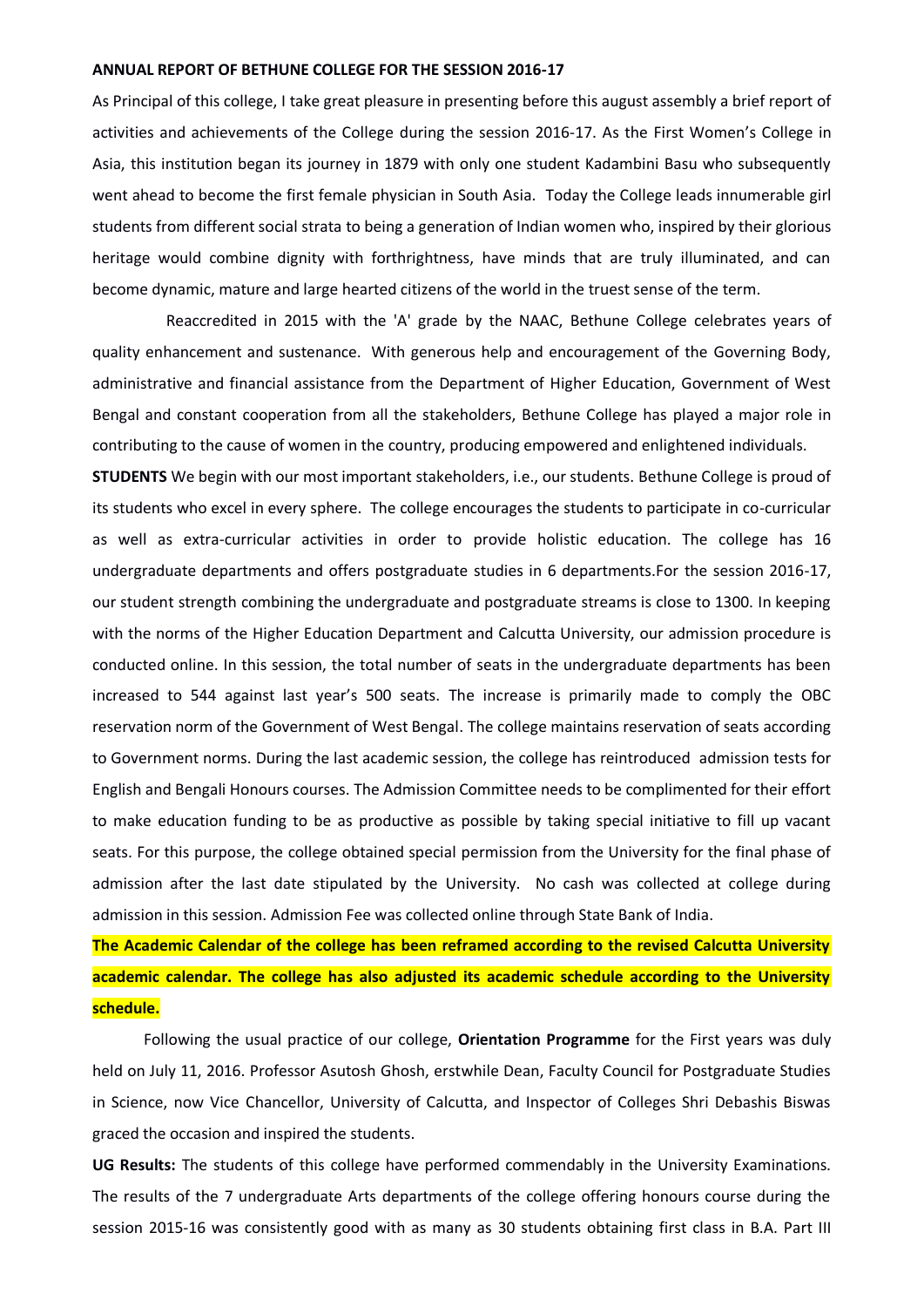Honours examination and in the 8 undergraduate science departments, 106 students were placed in the first class in the B.Sc. Part III Honours examination. We take special pleasure in mentioning that a great number of our students have secured ranks at the university level in the B.A./B.Sc Honours Final Examination 2016. Our students from the **Philosophy** department secured **1 st, 2nd, 3rd, 4th, 7th and 11th ranks**. Also our student from History department has secured the **First rank** in the University. Amongst the science departments, students of **Chemistry** secured the **1 st and 2nd positions** whereas a student of Psychology was ranked 3<sup>rd</sup> in the C.U. Final Examination. From the Computer Science department, three students were placed in **1 st, 2nd and 3rd** positions in the B.Sc Honours **Part I** examination. A student from **Statistics** department secured **third** rank in Calcutta University B.Sc. Part I (H) Examination, 2016. (all other depts have submitted ranks of final exams, only statistics and comp sc have submitted part I ranks)

We are also happy to put on record that more than 330 **ENVS project** reports were submitted by the outgoing students this year, all of which were evaluated with A grade.

**To turn from undergraduate to postgraduate activities,** worth mentioning are **s**everal reforms that have been introduced in the postgraduate departments in this session including substantial revisions of the syllabi. All PG departments have been brought under semester system of evaluation since session 2015- 16. A uniformly formatted final marksheet and certificate has been approved for all the postgraduate departments. A provision for transcript on demand has been introduced from this session. The Internal Audit Committee has completed the scrutiny of transactions of the postgraduate departments for the last session.

Like our UG students, postgraduate students have also excelled in their academic performance with as many as **63** securing **first class marks in the six postgraduate departments**. We are proud to mention here that many of our students have successfully cleared competitive examinations like NET, JAM, GATE and have joined prestigious educational institutions, IITs and corporate offices in various capacities.

#### **Academic Activities of Students:**

The Institution takes several steps to nurture critical thought, creativity and scientific approach among the students. The students and teachers of all departments are encouraged to participate in various academic activities to facilitate learning beyond textbooks. Postgraduate students of the Botany department presented three posters in the International Conference on "The Green Planet: Past, Present and Future" in December, 2016 at Department of Botany, University of Calcutta. Six  $1<sup>st</sup>$  year students of the Physics department participated in C. K. Majumdar Memorial Workshop on Experimental Physics jointly organized by Bangabasi College and Indian Association of Physics Teachers (IAPT) in December 2016. Also students of 1<sup>st</sup> year participated in the Inter College Physics Quiz Competition organized by Ramakrishna Mission Residential College, Narendrapur where our college team secured fourth position among 60 participating teams. Our students of the department of Statistics were selected for participation in Mathematics Training for Undergraduate Students, organized by Dept. of Statistics, University of Calcutta and National Workshop on Mathematics in the Arena of Statistics, organized by Dept. Of Statistics, Presidency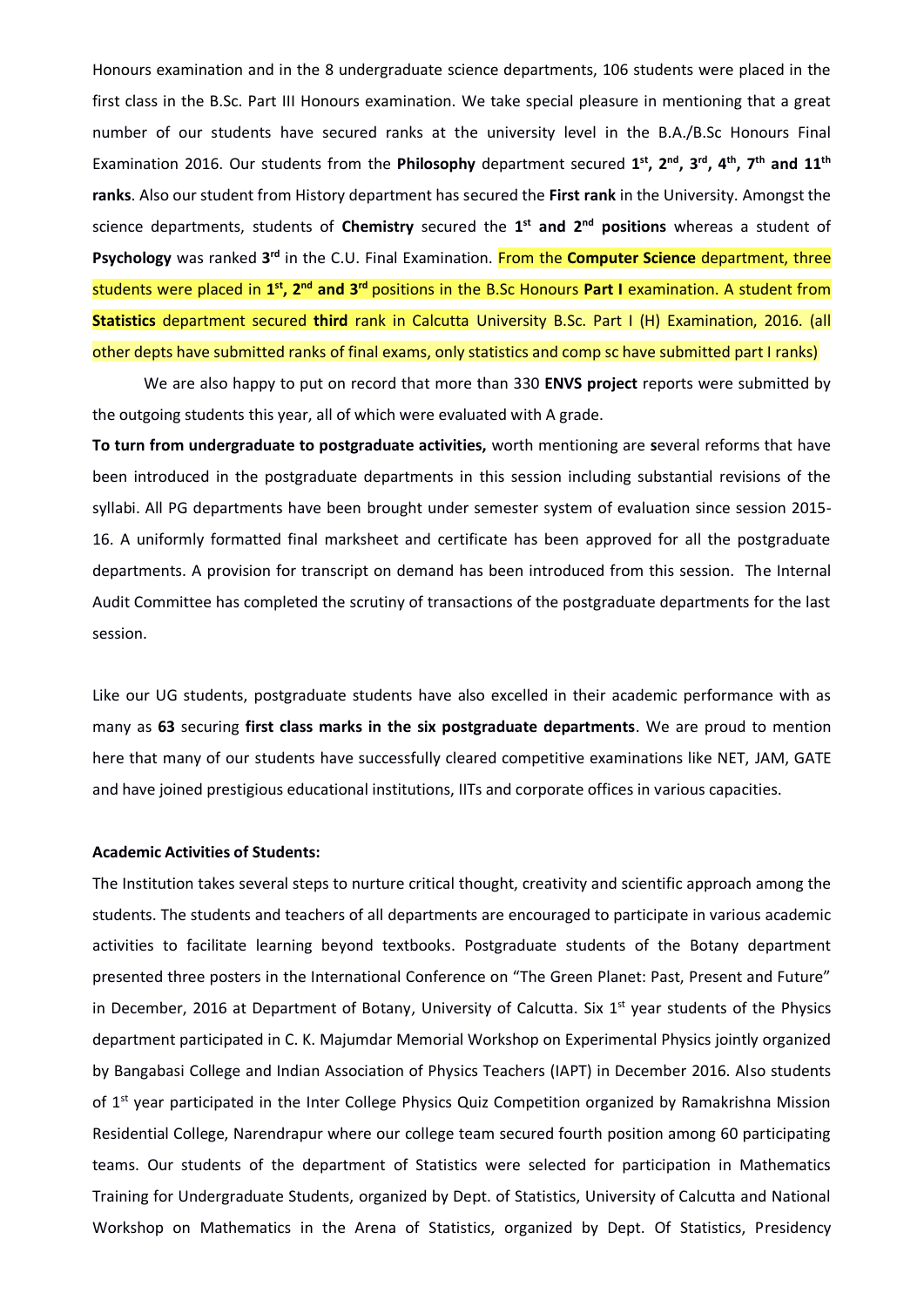University. Undergraduate students of Chemistry department participated in the Workshop titled "Loksure Lokshilpo" at Jorasnako Thakurbari.

**Just a week ago,** 4 students from Chemistry department accompanied by a teacher Dr. Supriti Pal participated in XXX Training Programme on Science at Bose Institute, Kolkata, jointly organised by Indian Science News Association and Vigyan Prasar, DST, Govt. of India, New Delhi.

**Students' Seminars** are conducted to inculcate independent critical thinking as well as collaborative learning among the students. In the 2016-17 session, two Students' Seminars have been organized by the Postgraduate Department of English titled **'Reading Texts Critically'** and **'Interrogating Orientalism'**.

## **SEMINARS**

To enhance the teaching learning process, the college has encouraged all departments to organize seminars, invites lectures and workshops in various disciplines.

A **One Day National Seminar** organised by the department of **Chemistry** on "*Recent Advances in Life Science in the Light of Chemistry*" in collaboration with Royal Society of Chemistry (Eastern India Section) was a grand success. Amongst the illustrious resource persons were Dr. Jyotirmayee Dash, Associate Professor, Department of Organic Chemistry, IACS, Jadavpur, Kolkata, Dr. Sagar Pal, Associate Professor, Department of Applied Chemistry, ISM Dhanbad (IIT), Dhanbad, Jharkhand and Dr. Ambika C. Banerjee, Former Corporate Advisor - R & D, East India Pharmaceuticals Works Ltd. A poster competition was also arranged among the UG, PG and research scholars of various institutions where a group of 3rd year UG students of our chemistry department was awarded the **Best Poster**.

The **Zoology** department arranged a talk on Recent Advances in Animal Science Research, delivered by Dr. Indranil Banerjee, **Novartis Presidential Fellow** (Cell Fate Engineering Scientist), Novartis Institute for Biomedical Research, Switzerland.

**Physics** department conducted the **Ananta Kumar Sarker & Snehalata Sarker Memorial One Day Seminar for the Advancement of Knowledge in Physics** . **Prof. G. P. Das,** Senior Professor, Department of Materials Science, Indian Association for the Cultivation of Science and **Dr. Debi Prasad Duari**, Director (Research and Academic), M.P. Birla Institute of Fundamental Research, were the resource persons.

The **English** Department organized a seminar lecture on 'Modernism and T.S. Eliot' in December 2016, delivered by **Professor Chinmoy Guha**, eminent academician and Professor, Dept of English, University of Calcutta. On this occasion, a poetry wall, prepared by the students, was inaugurated by Professor Guha. A lecture titled "Hindi Sahitya: Vartaman Paridrishya" was organised by **Hindi**  Department. The department also observed Premchand Jayanti. A talk titled Tagore's concept of Beauty delivered by Dr. Pritha Ghosh, Assistant Professor, Rabindra Bharati University was organised by **Philosophy** department. Sanskrit department organised two lectures delivered by eminent academicians Seikh Sabir Ali of West Bengal State University and Smt. Rina Dutta of Ramakrishna Mission Institute of Culture.

A seminar titled "Tinkering Secondary Metabolism through *in vitro* manipulation" was organised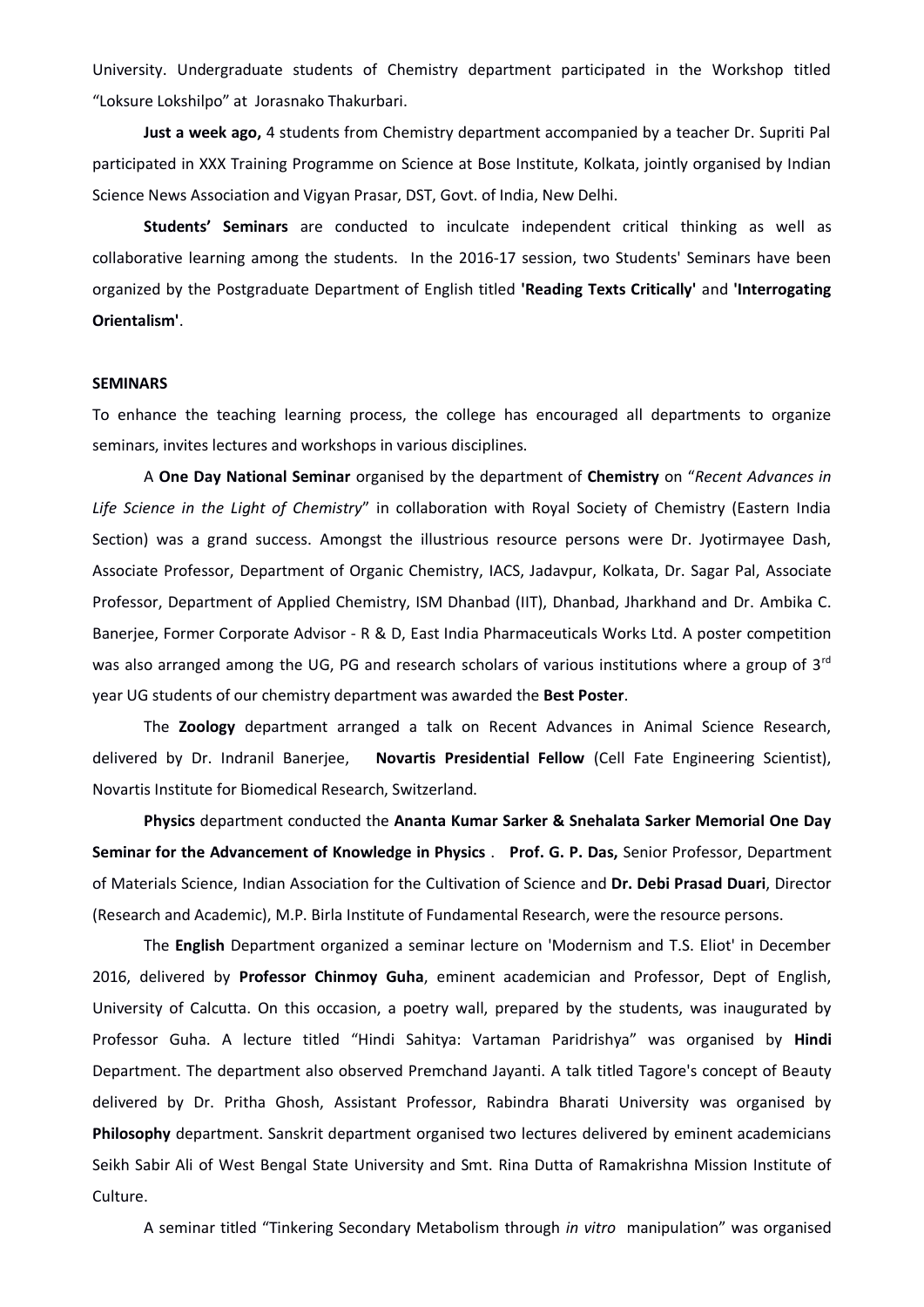by the **Botany** department, with Dr. Abhijeet Bandyopadhyay, Associate Professor, Department of Botany, University of Burdwan as the speaker.

## **Co Curricular Activities:**

The college duly encourages, informs, motivates and helps students to participate in various competitions. Four of our students participated and received Institute level certificates in an Inter-college Essay competition organized by United Nations Information Centre and Sri Ramchandra Mission, Kolkata.

A first year student of English Honours, represented our college in an invited speech on the occasion of World Values Day on October 20, 2016 at Ramakrishna Mission Institute of Culture, Golpark in the presence of Honourable Governor of West Bengal. Another student of Third year in the department of English, represented our college in a panel discussion on "Priority of Planning a Career at high school and the dilemma of the learners" held at Vivekananda Hall, Kolkata organized by the Institute for Inspiration and Self Development. A student of the Hindi Department participated in NCC Annual Training Camp twice in this session. A students from the Hindi department participated in Maithili Geetgayen Pratiyogita-2016 organised by Maithili Vikas Parishad of West Bengal and achieved 1<sup>st</sup> position.

**Excursions and Academic Tours:** The teaching learning experience in the college is not confined to the four walls of the classroom. The dissemination of knowledge continues in the form of excursions and field trips. The Botany department organized two excursions, one with PG II students to Kerala in April, 2016 and another with UG II students to Darjeeling in November 2016. Department of Zoology arranged a field trip to Chintamoni Kar Bird Sanctuary with Post graduate students and to Paschim Banga Poultry Mela-2016 with UG III students. Departments of Physics, Chemistry and Computer Science also took their students for a day trip. Three teachers of the English department attended a performance of *Look Back in Anger* with UG I and UG III students in the Academy of Fine Arts, Kolkata in December 2016. Students of Post Graduation (Semester III) of Psychology Department went for Industrial visit to India Power (Dishergarh Power Plant) in November, 2016.

## **Extra Curricular Activities of the Students**

Our students have made us proud by their extra curricular achievements. In Women's Badminton, our students won the **Champion's trophy in the West Bengal Inter College District Sports Championship, 2016** and secured the Runners up place in the State Championship. Tanya Kundu of Hindi department was adjudged **the Best female Badminton Player of West Bengal.** 

Our students also participated in various events of Athletics in West Bengal Inter College District Sports Championship, 2016. Sankalita Dey of English Department won the **gold medal in Women's High Jump. Priyadarshini Das,** a 1<sup>st</sup> year student of the department of Philosophy has secured **top rank in National level Table Tennis Championship**. She is also the most promising sportsperson of Bethune College for the year 2016. Priyadarshini's achievements include: **Gold Medal in West Zone Youth Girls' Singles Championship, Silver Medal in East Zone Youth Girls' Singles Championship, Silver Medal in Youth Girls' Doubles Event in 78th Junior & Youth National and Inter State Table Tennis Championships**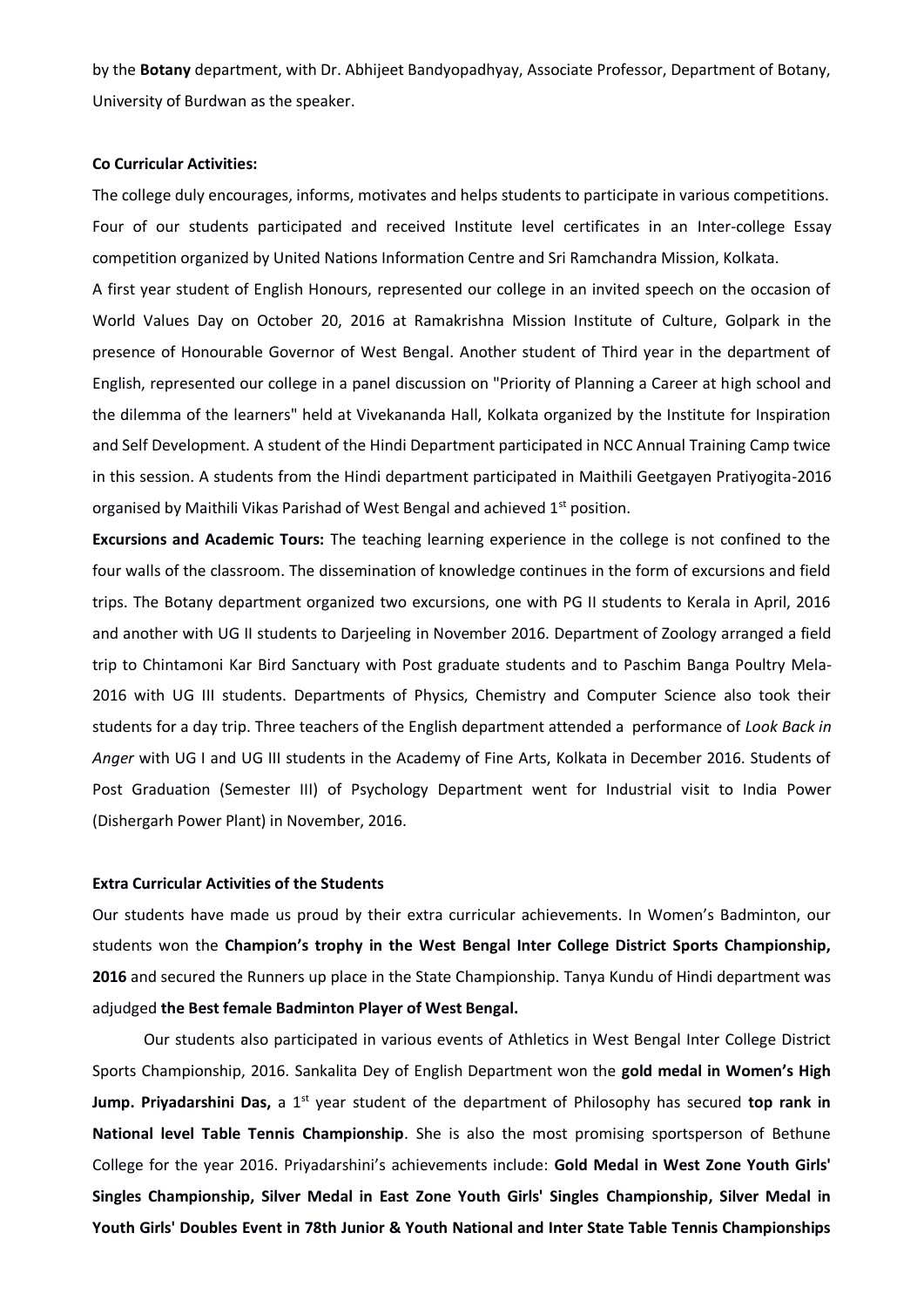**2016-17, Gujarat.** She also won the **Bronze Medal as a member of Youth Girls' Team in the same tournament.**

**Ethics and Value Education**: For all round development of our students and to create awareness and commitment to moral values, Bethune College offers a certificate course in Ethics and Value Education. During the last session, three lectures were delivered by eminent scholars from diverse fields. The First Lecture was delivered by Dr. Gautam Bandopadhyay, Associate Professor, Department of Chemistry, Bethune College. The other eminent resource persons were Sri Parthasarathi Sengupta, Senior Advocate of Kolkata High Court & Dr. Jhuma Chakraborty, Associate Professor, department of Philosophy, Jadavpur University.

#### **NSS**

The importance of community service is impressed upon our students as it is our mission to impart holistic education, creating women who can contribute to the well-being of society. The NSS wing of the college involves the students in varied social activities. For example Nutrition and Health Awareness Programme was organized by the NSS unit of the college in collaboration with the Department of Home Science, University of Calcutta, on 29.3.2016. Professor Santa Dutta (De), Dean, Faculty of Fine Arts, Music and Home Science, University of Calcutta delivered a lecture on nutrition on that day.

Dr Kazi Layla Khaled and Dr Binita Nayek, expert dieticians, conducted individual sessions in Nutrition and Health camp programme providing advice regarding healthy lifestyle. The NSS unit also organised a Thalassemia Awareness Programme on  $21^{st}$  September, 2016 with Dr. R. Homchaudhury, Medico-Social Activist and Eminent Orthopedic Surgeon as the speaker. Students of the college attended NSS orientation programme organised by NSS Unit of Calcutta University on 11<sup>th</sup> November 2016.

**Cultural Activities:** In keeping with the multifaceted spirit of the institution, various cultural activities were conducted throughout the year with enthusiastic participation from the students. Like every year, **Republic Day** and **Independence Day** were celebrated with drill and march past by students followed by a cultural programme. Along with this, on these two days, the different clubs in the college, like Photography Club, Art & Craft Club, and Literary Club exhibited their work in the college premises. In both the occasions exhibitions were also displayed by the members of Painting and Handicraft Club, Literary Club and Photography Club. On the occasion of Independence Day, the theme of the exhibition was *'Save the Earth'*, while on the occasion of the Republic Day, it was *'India Today*'. **Rabindra Jayanti celebration** by students this year included a cultural programme and filming of Satyajit Ray's documentary film on Rabindranath Tagore.

The **Intra College Competitions** were held on September 10, 2016 this year with an overwhelming number of participants in all the categories. Results of the events were formally announced and prize distribution for intra-college events was held on September 29, 2016. The Chemistry department was declared the champions.

Fest - The Annual Fest AALAP 2016 was held on 21<sup>st</sup> December, 2016 where students from different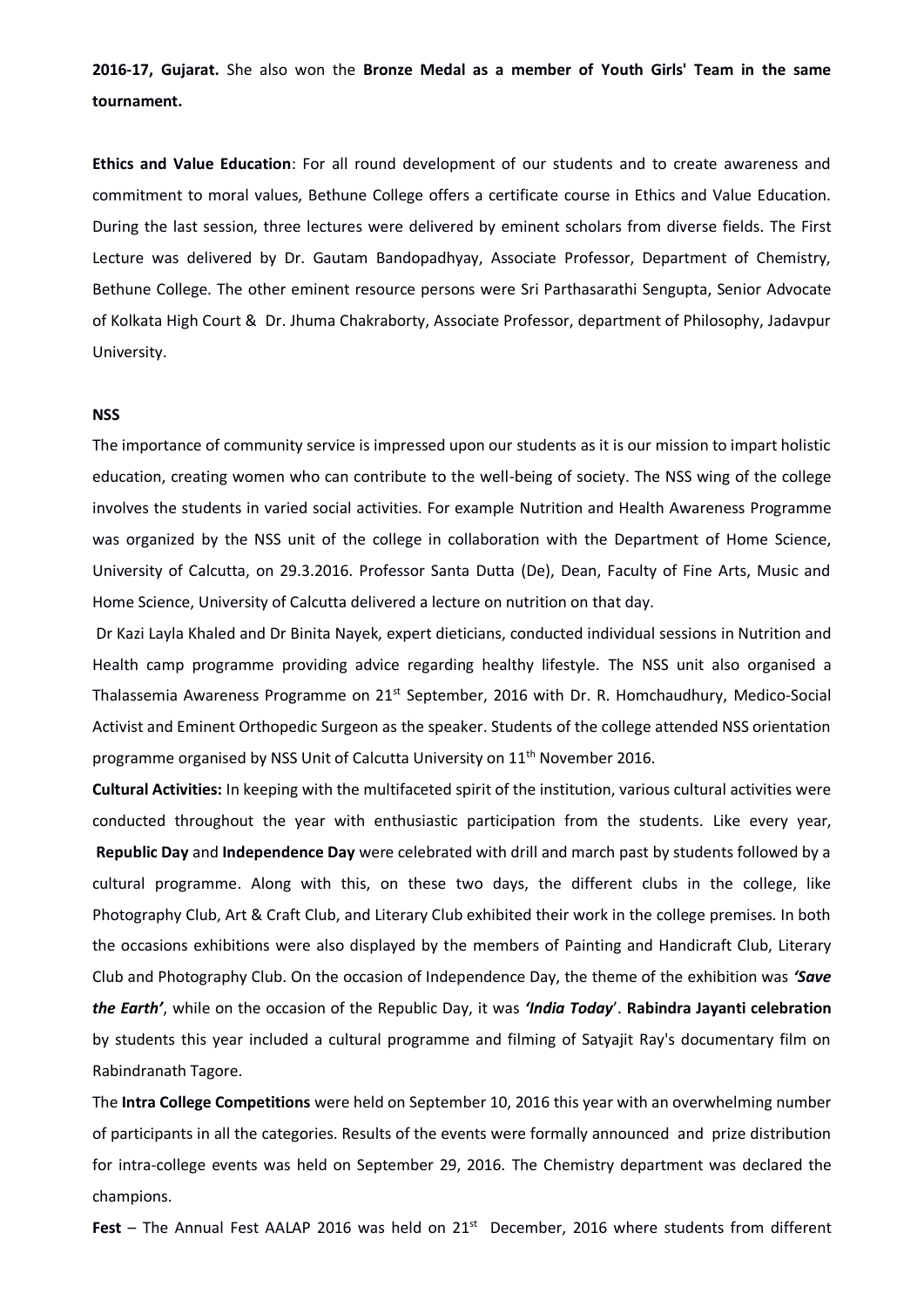colleges participated making it a grand success. Apart from the usual events like Eastern Vocals, Debate, Quiz, this year **two new events namely, Non Fire Cooking and Street Play were introduced.** Celebrity judges like Sudipa Chatterjee and Chitra Sen judged the participants. Three books published by Bakchakra Publishing House were inaugurated by the Principal. **Bethune College was declared the Champion**. Sports – The Annual Sports was held on the 17<sup>th</sup> and 19<sup>th</sup> of December, 2016. Celebrated Sports personality and Arjuna Awardee Table Tennis player Smt Paulami Ghatak was the Guest of Honour. The Department of Psychology was declared the Champions. Marsha Sabreen Rahman of the department of Psychology was selected the Individual Champion in the Bethune College Annual Sports, 2016. This year, the Annual Sports event was a grand success with participation from huge number of students, alumna, teaching & non-teaching staff along with their children. We especially acknowledge the untiring efforts of our retired Physical Instructor, Smt Nupur Khadder for her continued involvement with various college activities.

#### **Election & Students' Union**

The Students' Union for the session 2016-17 was formalised after the Students' Election which was held after maintaining all formalities related to the election. Prior to the election, the Students' Body helped in the Intra College events, Fest and other college activities to the utmost satisfaction of the teachers.

## **Student Support: Facilities available to students**

#### **Infrastructural Support:**

Construction of light vertical structure on the roof top of Kadambini Bhavan has begun. The new floor will accommodate seven to eight new classrooms and a new laboratory. Upgradation of Chemistry Laboratory is on the verge of completion.

Keeping in mind the safety of the students , teachers and non teaching staff of the College the gas cylinders kept at the Department of Chemistry have now been shifted to a separate chamber outside the Department.

**Construction of Ladies Hostel at Salt Lake City, Sector I has begun. Earlier the plan was santioned for G+5 storeyed building, now it has been revised to G+ 9 storeyed building. We are very happy that the hostel will be able to accommodate approximately 210 students of which 30-40 seats will be reserved for the PG students**. The **f**inal phase of work of the Auditorium is to be completed very soon.

For the motivation of our students, the college has a number of welfare schemes. The Government of West Bengal has introduced the **Kanyashree** scheme for improving the status and well-being of the girl child and under this scheme female students are awarded scholarships. The College encourages the students to apply for the scholarship. **During the last session (2015-16), a total of 52 students have been sanctioned the Kanyashree grant of Rs. 25000.**

Under other Welfare schemes of the government, **115 students** have benefitted from the half-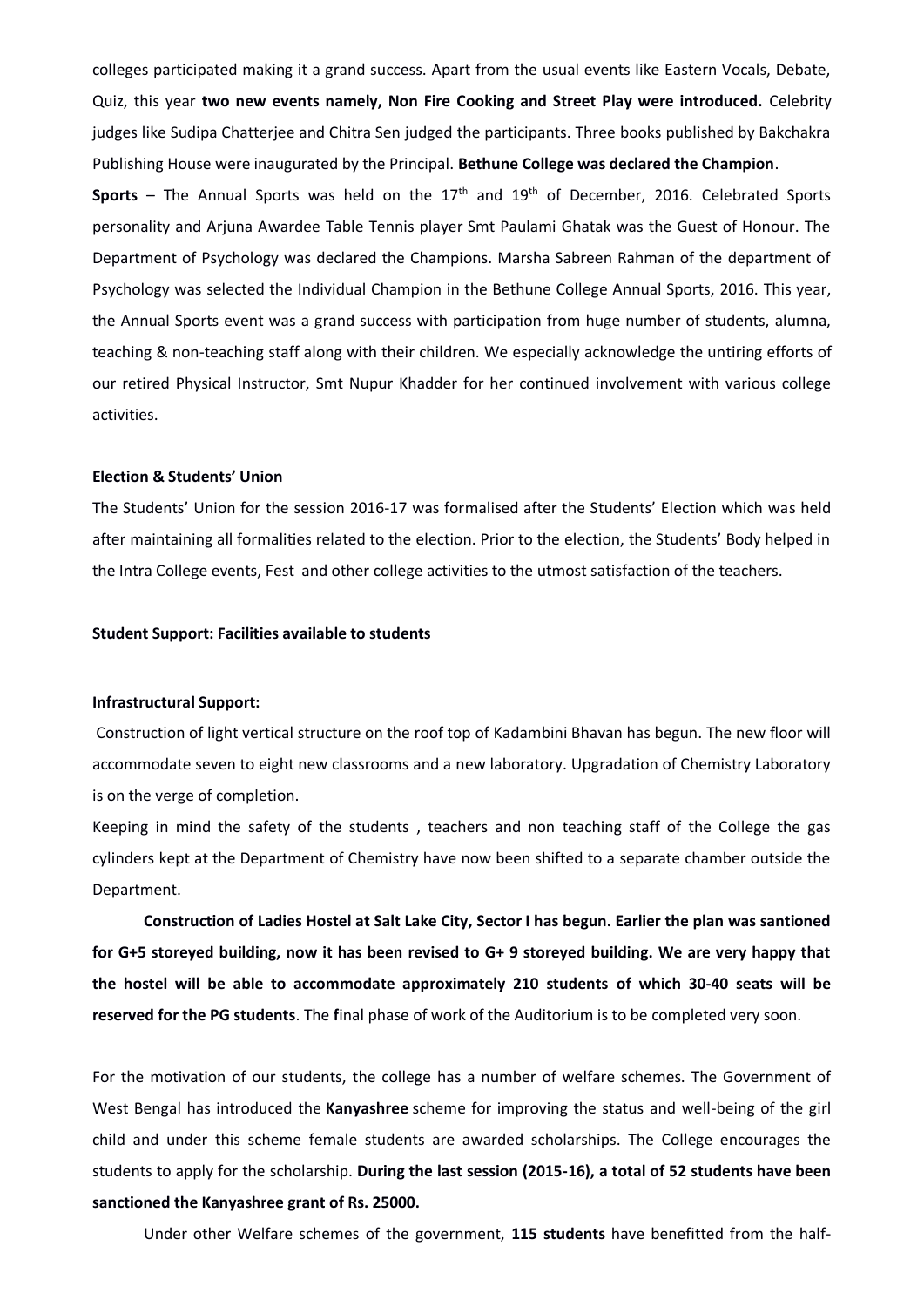freeship for tuition fees on merit-cum-means basis during the current session. Financially weaker students who fulfil the criterion for free studentship set by the Government of West Bengal Higher education Department receive financial aid from the **Student-Aid Fund** run exclusively by the teachers and different **Endowment Funds**. This year, 18 third year students have received half tuition fees and full exam fees and 18 second year students have received half tuition fees and full exam fees. From the **First year, 38 B.A students and 16 B.Sc students have also received half tuition fees and full exam fees. Excursion grant** has been given to two Botany P.G students. **Special grants** have been given to 5 students in view of their poor financial condition.

Apart from motivation to perform well academically, the college also looks into the psychological well-being of the students. The teachers of the Psychology department provide **psychological counselling** to the students in times of need.

The College **Library** that has a rich collection of about 1,00,000 (one lakh) books and journals. These include some rare and priceless books and journals thereby making the library a veritable learning resource for our students. In this session, the Library purchased books and journals worth **Rs. 1,92,000 from RUSA funds**. The library software was also upgraded with RUSA grant. The Library also provides access to various scholarly journals through a subscription to Inflibnet.

**Multi Facility Centres for Arts and Science** were set up to facilitate higher studies and research activities among students. Regular film shows pertaining to the syllabus have been organized in the **Multifacility Centre for Arts**. Students have benefited immensely from this initiative.

The **Multifacility Centre for Science** incorporates cutting edge instrumental facilities for research both at doctoral and post-graduate levels in bioscience. This DST-FIST sponsored centre is equipped with modern sophisticated instruments like UV-visible spectrophotometer, High Performance Liquid Chromatogram, Laminar Air flow, Leica microscope, Biochemistry analyser and centrifuge. Some instruments purchased from the grant of RUSA are also being operated from this centre. A number of Postgraduate students have performed their project work from this centre including **two M. Sc. students of Environmental Science from Ashutosh College, Kolkata.** Two scholars completed the last part of their thesis work in the Multifacility Centre and were awarded **with doctorate degree under the supervision of Dr. Rina Rani Ray.**

To acquaint the students with various job prospects, the **Career Counselling Cell** of the college is constantly engaged in guiding the students towards a career and is also involved in off and on-campus recruitment of the students of Bethune College. In the academic session 2016-17, Ten students of the UG outgoing batch got selected in the on-campus selection drive by TCS, Six were selected in off-campus selection drive by WIPRO and Two were selected in on-campus selection drive by COGNIZANT. The cell organized two **pre-campus selection seminars** during this period: one by ICICI Bank and YES Bank in February 2016 for the 2015-16 outgoing batch, and another by TATA Consultancy Services in January 2017 for the 2016-17 outgoing batch. **Workshops on Communicative English** were also organised that were conducted by teachers of the Post Graduate Department of English, Bethune College.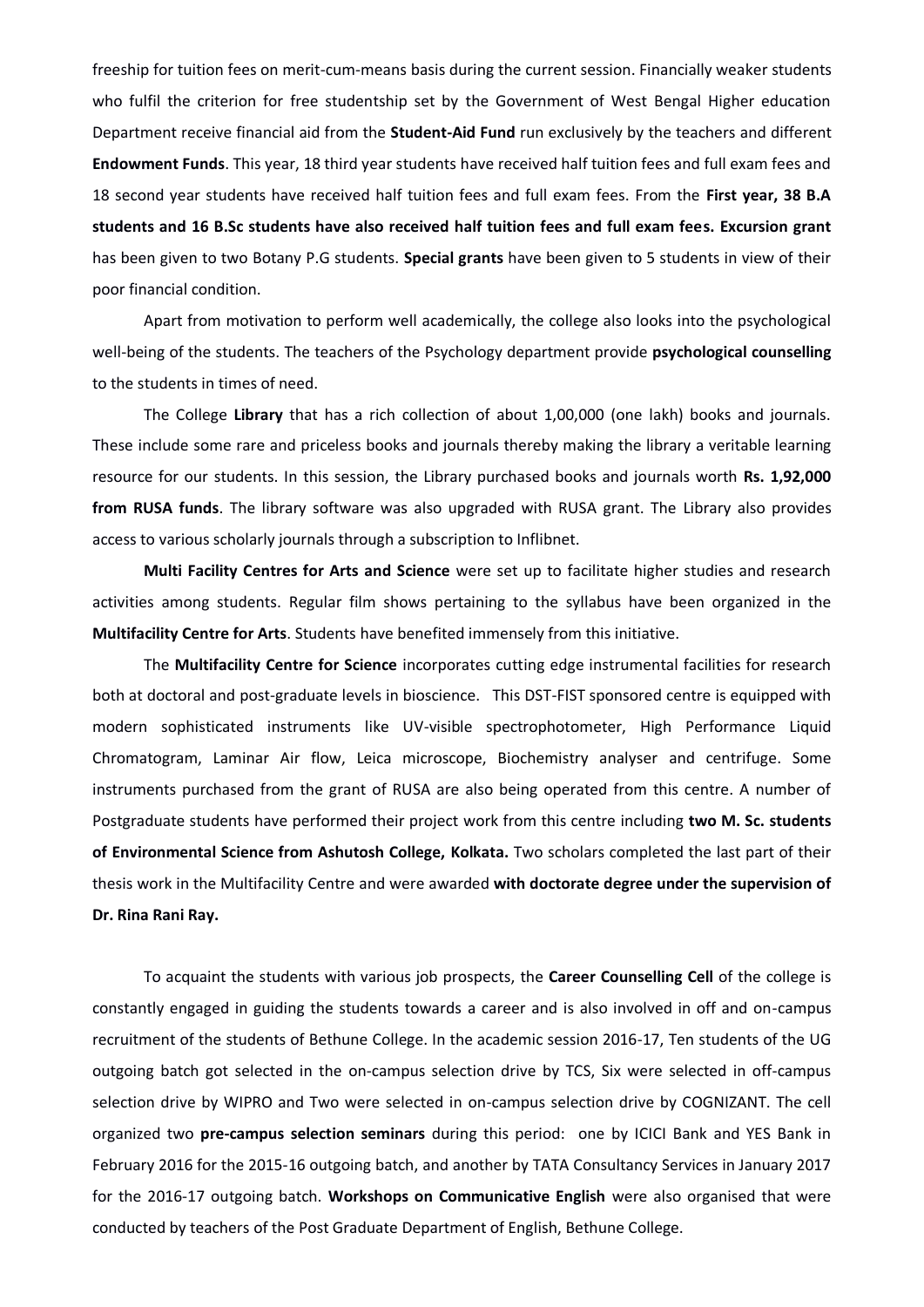**Career Counselling Seminars and Workshops:** The cell also organized three career counselling Seminars/workshops during this period: One seminar on *How to prepare yourself for an interview* in February 2016, the speakers of which were Dr. Bibhas Chowdhury, Director, Eastern Zone, National Sample Survey Organisation & Mr. Sandip Kar, Regional Head, YES Bank, Kolkata. The second was on *The Scopes and Prospects after Graduation* in January 2017, by GLOBESYN Business School and Career Launcher Educate Limited. It had three separate sessions on Higher Studies, Corporate Jobs and Competitive Examinations for Government Jobs.

In this connection, we may mention that most of our students opt for higher studies and so they do not take up jobs immediately after graduation, though many of them get selected in these recruitment drives.

The college administration keeps constant vigil on healthy lifestyle of the students and ensures that hygenic & nutritious food is served at a subsidised rate. According to UGC Circular no. 14-24/2016 (CPP II), junk food has been prohibited in the college canteens. The canteen committee has apprised our canteen proprietor about the notification and adequate measures have been taken to see that no junk food is prepared and sold in the college canteen.

#### **TEACHERS**

Bethune College is proud of its dedicated and erudite team of teachers. Research being one of the priorities of the Institution, the faculty is engaged in a process of continuous research activities by participating in National and International Seminars and Workshops and by conducting research projects. Further, the teachers also act as Resource persons in seminars, workshops, etc. conducted by other colleges/universities. They also regularly attend Orientation Programmes, Refresher Courses and Summer Schools conducted by the various Academic Staff Colleges as part of Faculty Improvement Programme.

Our teachers also travelled within the country and abroad to present papers as invited speakers. We may especially mention **Professor Sumanta Mukhopadhyay** of Bengali department who participated in a workshop on Translations of Poetry in Germany as a representative of Indian Poets in October, 2016.

Special mention may also be made of **Dr. Rina Rani Ray and Sri Samiran Ghosh** of the Zoology Department who were awarded "**Outstanding Paper Presenter**" for their presentations in the first Regional Science and Technology Congress, 2016, Presidency Division organised by DST, Government of West Bengal in November, 2016.

The teachers of this college, untiring in their dedication to their students, simultaneously upgrade their knowledge through research and publications. **Doctoral degrees** were received by Smt. Chirantani Das of History and Smt. Madhura Mandal of Statistics in 2016 and Smt. Samata Biswas of English department in 2017.

Some senior teachers of the college also act as supervisors for students pursuing their PhD. Two students were **awarded Ph.D (Sc) degree in Biotechnology under the sole guidance of Dr. Rina Rani Ray** from Maulana Abul Kalam University of Technology (formerly known as WBUT). One research scholar of Professor Pratap Chandra Ray submitted his PhD thesis this year.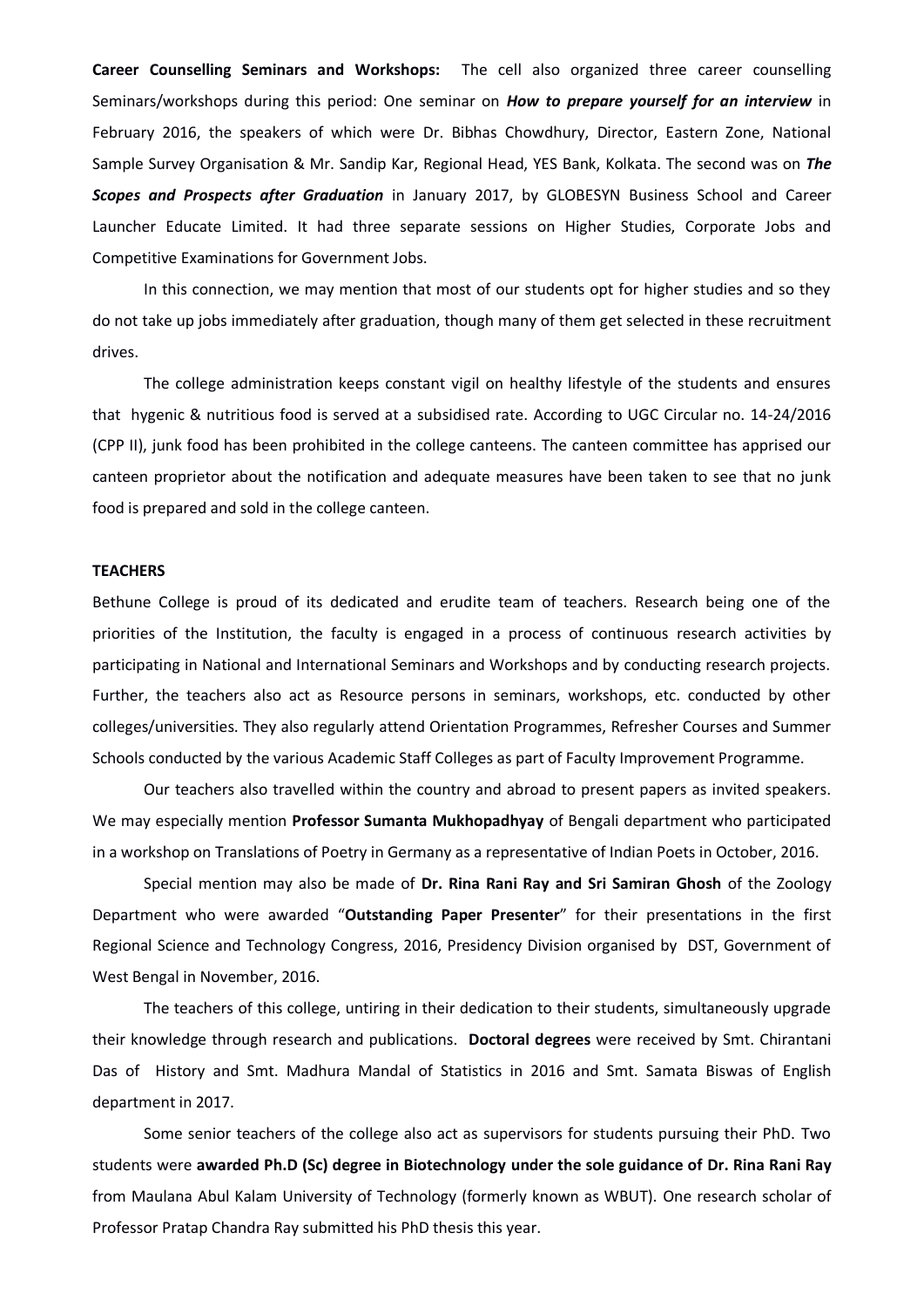Teachers continue to research, publish, arrange workshops, symposium, act as resource person in addition to their daily duties. Work is in progress on UGC-Sponsored Minor and Major Research projects in the different departments of the college.

**Eight** teachers were promoted to the next stage through **Career Advancement Scheme.** The promotion of **11** other teachers is in the final stage of its processing out of which **6 are for an advancement to the post of Associate Professor.**

#### **ALUMNI ASSOCIATION**

The Alumni Association and the college work in a synergetic manner for the enrichment and advancement of the students. The Mrinalini Emmerson Memorial Lecture organized by *Sammilani* was delivered by renowned danseuse Alakananda Ray on September 3, 2016 at the college premises

**Alumni Meet**: To orient the current students about the rich heritage of the college, members of the Alumni Association of Bethune College, *Sammilani*, met the First Year students on September 15, 2016. The current students were enriched by this happy interaction of the past with the present.

The alumni association organized 'Anandamela', the annual fete on 10<sup>th</sup> September, 2016. Yesterday, that is, 17th of February 2017, the Alumni Association organized its **Annual Reunion.** The College maintains two **Endowment Funds** created by the financial donation from the families of two alumnae. Jyotsnamoyee Dey Endowment Fund supports one full time Professor, three part time Professors and two Fellows in Mathematics and one Fellow in Computer Science for full time teaching. Tarak Sudha Endowment Fund supports three Fellows in Computer Science department for full time teaching.

## **Running Projects and Schemes**

The session 2016-17 has been a significant year for the college in terms of the recognition received by the institution in the form of DST-FIST and RUSA grants.

All equipments, computer and books proposed in DST-FIST program were purchased and the Utilization certificate along with Progress Report was submitted by the Project Implementation Group of DST-FIST. All the DST FIST sponsored departments, namely Botany, Zoology, Psychology, Mathematics, Physics and Computer Science and Multi-facility Centre for Science were enriched with the developed facilities created by DST-FIST. Both the faculty members and the students are benefited from these developed infrastructures, which are reflected in research progress as well as enhanced teaching efficacy. As per the suggestions of Re-Review Committee at a meeting held in New Delhi, new proposals were submitted giving special thrust to Department of Physics and Chemistry. Meanwhile, a number of research papers have been published with due acknowledgement to DST-FIST.

Bethune College was sanctioned Two Crores by **Rashtriya Uchchatar Shiksha Abhiyan (RUSA)** out of which we have utilized Rs. Fifty lakhs of the  $1<sup>st</sup>$  instalment. Upgradation of electrical Power capacity from 50 KV to 200 KV, upgradation of Library software and College website, purchase of instruments, books, journals and IT related instruments were done from the 1<sup>st</sup> instalment of Rs. Fifty lakhs. The second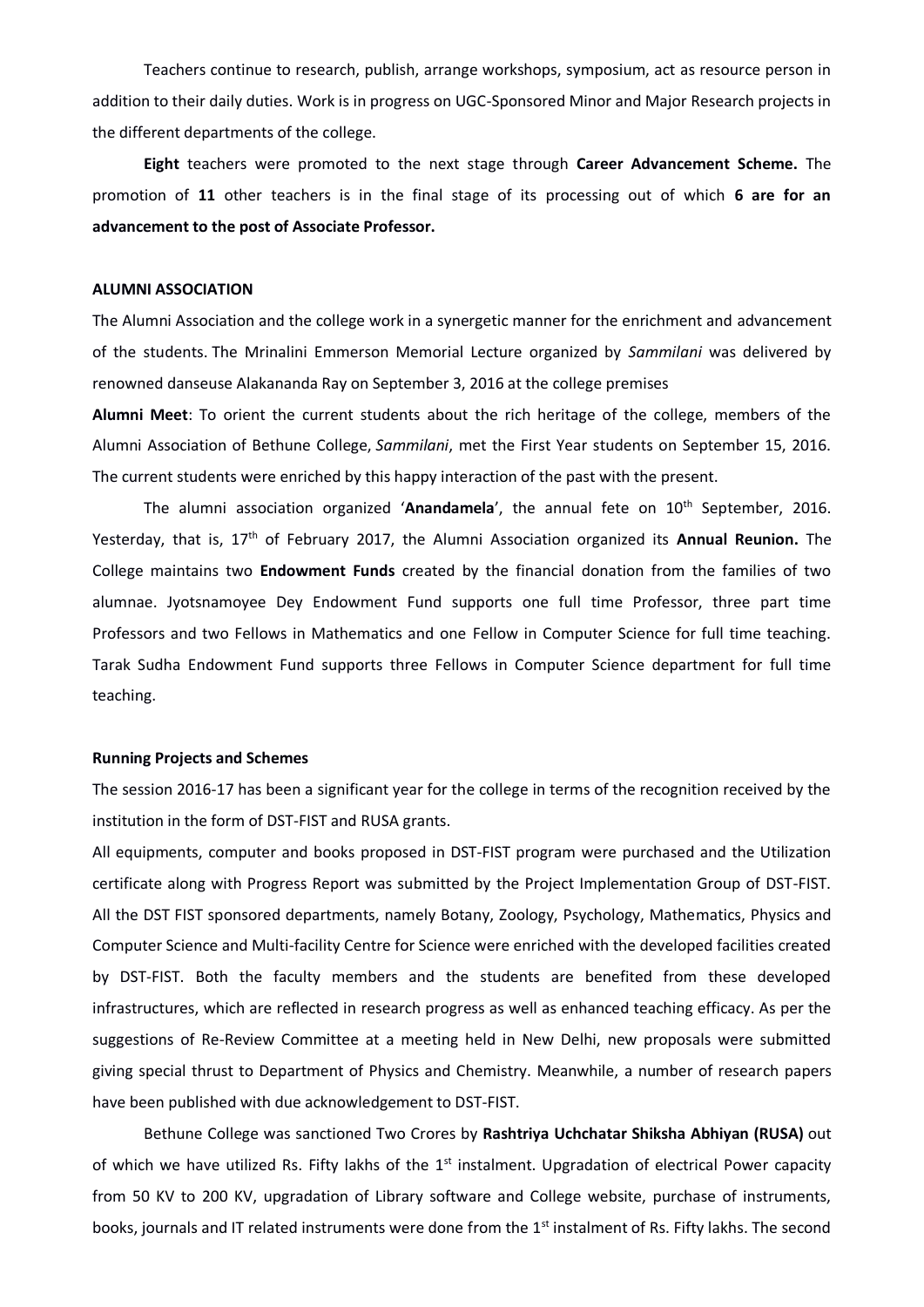instalment of Rs. Ninety five lakhs has been received by the College in September, 2016. This amount is to be spent for the construction of a Meditation cum Prayer Room and a lift well; installation of lift at Kadambini Bhavan, purchase of books, instruments and IT related equipments for departments and offices.

Internal administration of the college functions seamlessly with the help of committees, Office and Teachers. All the sub-Committees have worked round the year in a vibrantly spontaneous manner, participating in all activities of the college. Some new sub-committees like the Internal Audit Committee and Arrear Committee have been formed in this session to enable financial streamlining.

In keeping with the service rules, there have been routine transfers from the college and several teachers as well as non-teaching staff have joined the college on transfer. Dr. Sumita Ghosh retired from the Postgraduate Department of Botany after having served a long and fulfilling career. Smt. Saraswati Ghosh has joined our college in the post of Head Clerk. Eight other non-teaching staff joined our office in various capacities. We take this opportunity to express our appreciation of the service rendered by non teaching staff members Ramswarup Singh, Tapan Karmakar, Dilip Basak and Biren Bandopadhyay who retired during the last session.

This year we deeply mourn the untimely demise of our gatekeeper Sri Bijay Ram. We hope that his soul rests in peace. The college stands by his family in this time of distress.

## **OTHER ACTIVITIES**

Amongst various other activities of the college, some are worth mentioning here. **The Prize Distribution**  Ceremony of the 2014-15 session was held on January 30<sup>th</sup> 2016. Eminent theatre personality Sri Debsankar Haldar, theatre personality and Chairperson of our Governing Body Smt Saoli Mitra were the Guests of Honour. Professor Sugata Marjit, erstwhile Vice Chancellor, Calcutta University also graced the occasion with his eminent presence. The RUSA funded redesigned website was launched by Professor Marjit on this day.

**Bhasha Dibas:** The College organized a cultural programme to commemorate International Mother Language Day or Bhasha Dibas on 20<sup>th</sup> February, 2016.

**Farewell to former teachers**: A farewell programme was organized in April 2016 to honour the three eminent teachers who retired from service in the last session. Dr Gopa Gupta, Sri Probal Mukhopadhyay and Sri Satadip Sarkar were felicitated on this occasion.

Farewell of non teaching staff members Dudhnath Thakur, Swapan Kumar Dutta and Shyamapada Das was also organised in December 2016.

**Bethune Day –** Bethune Day was celebrated on 12<sup>th</sup> August, 2016. Swami Balabhadranandaji, Assistant Secretary, Ramkrishna Math and Mission, Belur Math delivered the Bethune Day lecture. Professor Manimala Das, former Principal and an alumna of this college was felicitated on this day. Students and teachers of the college paid homage to John Elliot Drinkwater Bethune's statue at the Bethune school premises and the plaque at the college premises. On this day a representative section of the students accompanied by teachers visited Bethune's tomb and paid their respect to the great visionary. The Third volume of the peer reviewed journal of the college, **HERITAGE**, that publishes scholarly articles not only of